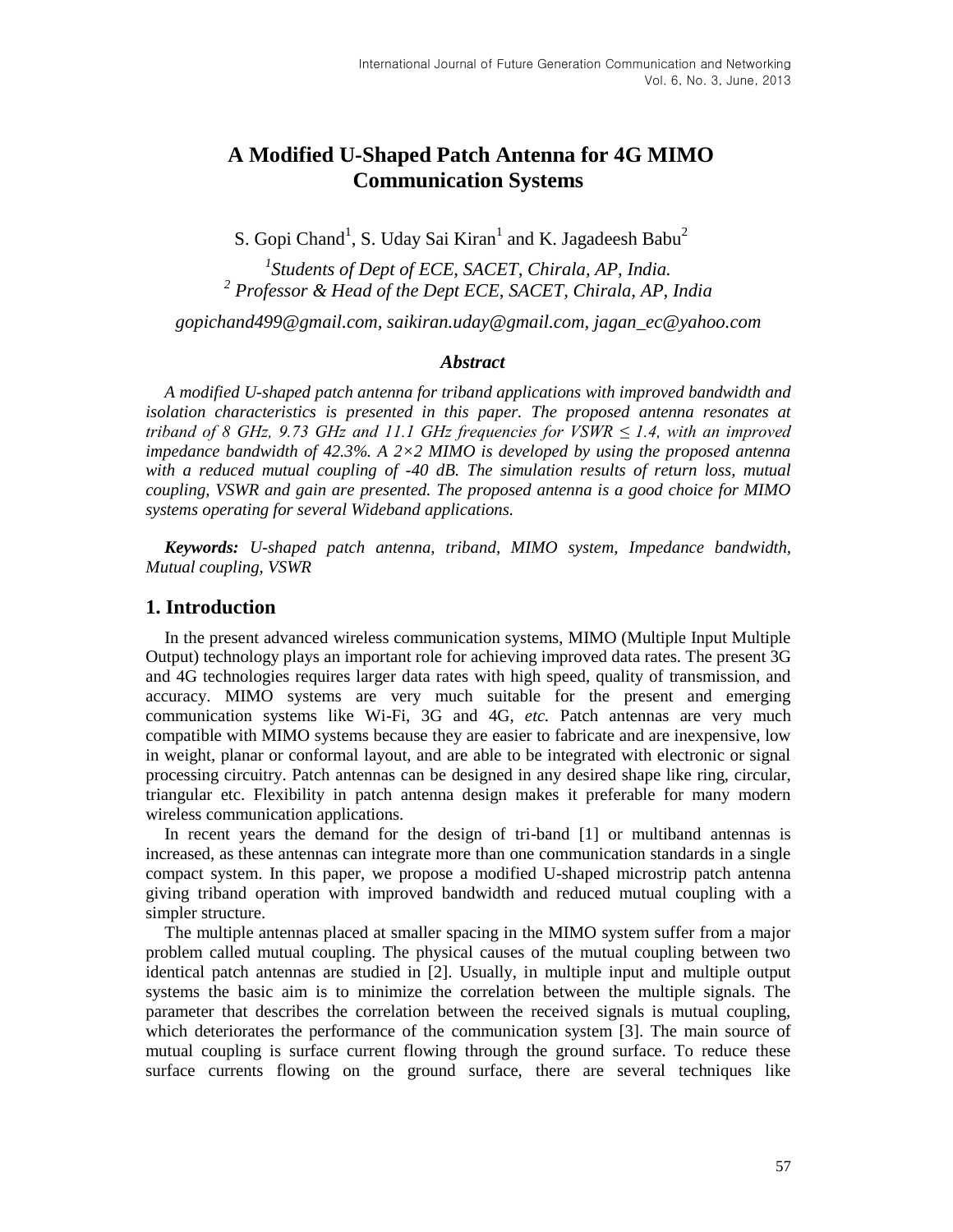Electromagnetic band gap structure [4], defected ground structure [5], decoupling techniques, *etc...* However, all these methods make the design of the antenna more complicated.

In the present work, a modified U-shaped patch antenna MIMO system is proposed yielding better results in terms of return loss, mutual coupling and impedance bandwidth. The designed antenna resonates at a triband of 8 GHz, 9.73 GHz and 11.1 GHz frequencies for VSWR  $\leq$  1.4, with an improved impedance bandwidth of 42.3% and reduced mutual coupling between the antenna elements is small and is less than -40 dB. The antenna design is simulated using the EM simulator. In section 2, the proposed antenna geometry is presented and in Section 3 the two element MIMO array system is presented.

## **2. Antenna design**

Even though the microstrip patch antennas have some advantages like low cost, light weight, simple implementation process and conformability it suffers from its narrow bandwidth. Hence, the present work mainly focuses on the improvement of impedance bandwidth. The impedance bandwidth of the patch antennas can be improved by using various techniques like introducing parasitic elements, increasing the thickness of substrate and modifying the shape of the antenna and by introducing slots on the patch.

To support the high data rates of present wireless systems, the antennas are to be designed with wideband characteristics. Most of the engineers on MIMO system design focused either on improving impedance bandwidth or reducing the mutual coupling, but in this paper we handled both the problems simultaneously. Hence, in the present literature, a modified Ushaped microstrip patch antenna that can give both improved bandwidth and reduced mutual coupling values is developed. The developed antenna gives the mutual coupling values less than -40 dB over the operating frequency ranges 7.6 GHz to 11.7 GHz. This lower value of mutual coupling is achieved without using any complex techniques like Electromagnetic band gap structure, defected ground structure, decoupling techniques, *etc...* An improved bandwidth of 42.3% is achieved using the proposed antenna.

The structure of the proposed antenna is shown in Figure 1. The dimensions of the geometry are given in the Table 1. For better performance, a thick dielectric substrate having a low dielectric constant is desirable as it provides better efficiency, larger bandwidth and better radiation. Here, the substrate selected for the design of the proposed antenna is  $RT/duroid@5880$  of thickness 3.2 mm and with low permittivity ( $\epsilon$ r=2.2). The dimensions of the substrate are taken as  $100 \times 90 \times 3.2$  mm3.

Microstrip patch antennas can be fed by a variety of methods. These methods are classified into two categories which are contacting (direct) and non-contacting. The four most popular feeding techniques used are microstrip feed, co-axial probe feed, aperture coupled and proximity coupled feeding. Here the whole system is fed by a co-axial probe at the position  $(X0, Y0) = (2 \text{ mm}, 1 \text{ mm})$  as it is simpler to implement.

The area of the proposed antenna is  $26 \times 26$  mm2. The left and right arms have same dimensions. L1 is the length of the arm and H1 is the width of the arm. L is the length of the patch and H is the width of the patch. Two rectangular slits were placed on each side of patch, which are responsible for the improved bandwidth. The length of the slit is L2 and the width of the slit is H2. The distance between left arm and right arm is L5. The return loss of the proposed antenna is shown in Figure 2, giving an impedance bandwidth of 42.3 % between the frequencies 7.6 GHz to 12.7 GHz, and resonates at a triband of 8 GHz, 9.73 GHz and 11.1 GHz frequencies for VSWR*≤ 1.4.*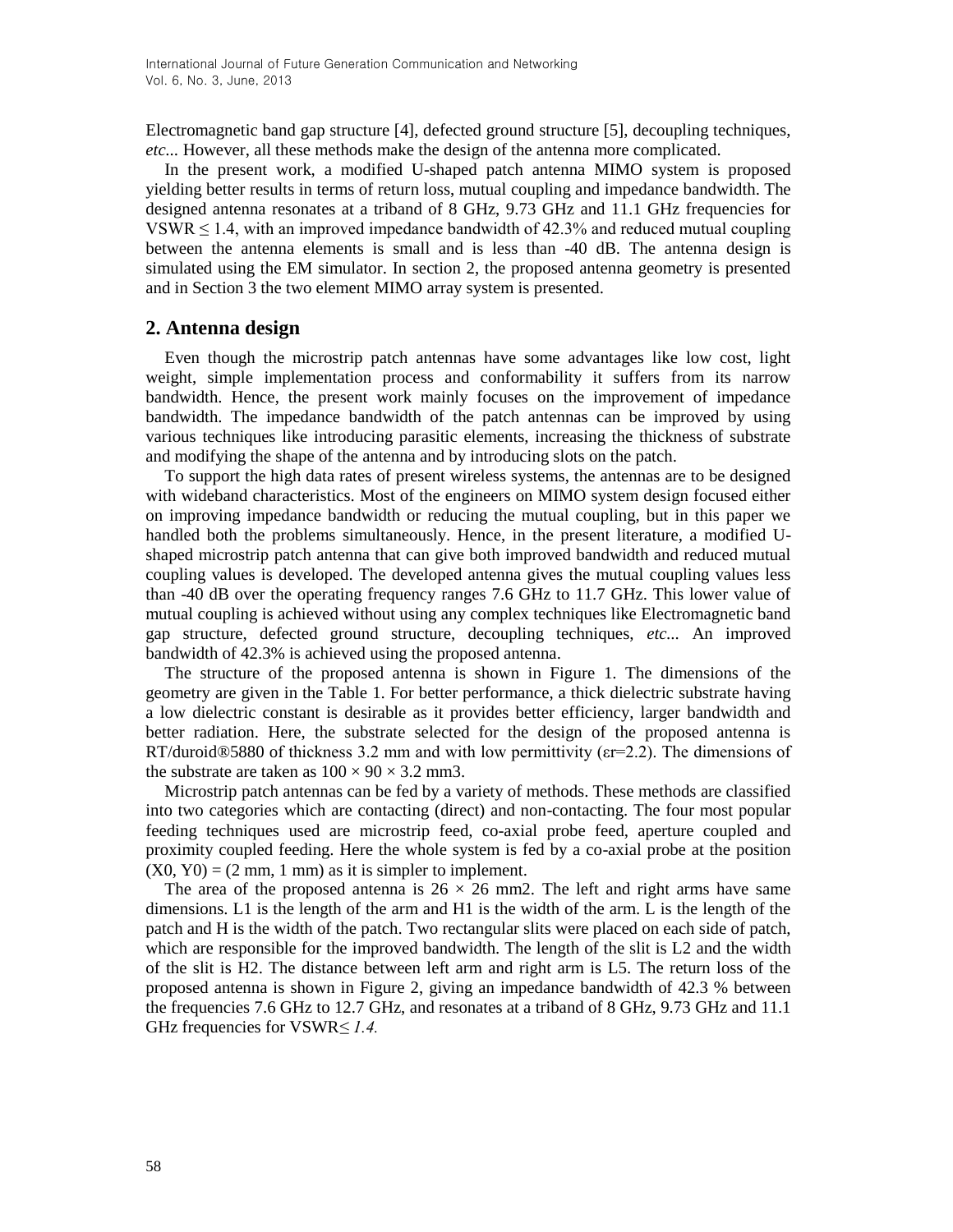| Parameter  |    | ы            | $L_{2}$ | L3                       | L4 | L5 |
|------------|----|--------------|---------|--------------------------|----|----|
| Units (mm) | 26 |              |         | 12                       | 10 | 14 |
| Parameter  | н  | $\rm{H}_{1}$ | $H_2$   | $\overline{\phantom{m}}$ | -  |    |
| Units (mm) | 26 | 16           |         |                          |    |    |

**Table 1. Dimensions of the proposed antenna**



**Figure 1. Proposed modified U-shaped microstrip patch antenna**

The proposed patch antenna gives an improved bandwidth of 42.3% which higher compared to the bandwidth normal U-shaped antenna with same dimensions. The Figure 3 shows the return loss of the normal U-shaped antenna and the bandwidth is obtained as less than10%. The Figure 4 presents the comparison of both normal U-shaped and proposed modified U-shaped microstrip patch antenna.



**Figure 2. Return loss of the proposed antenna**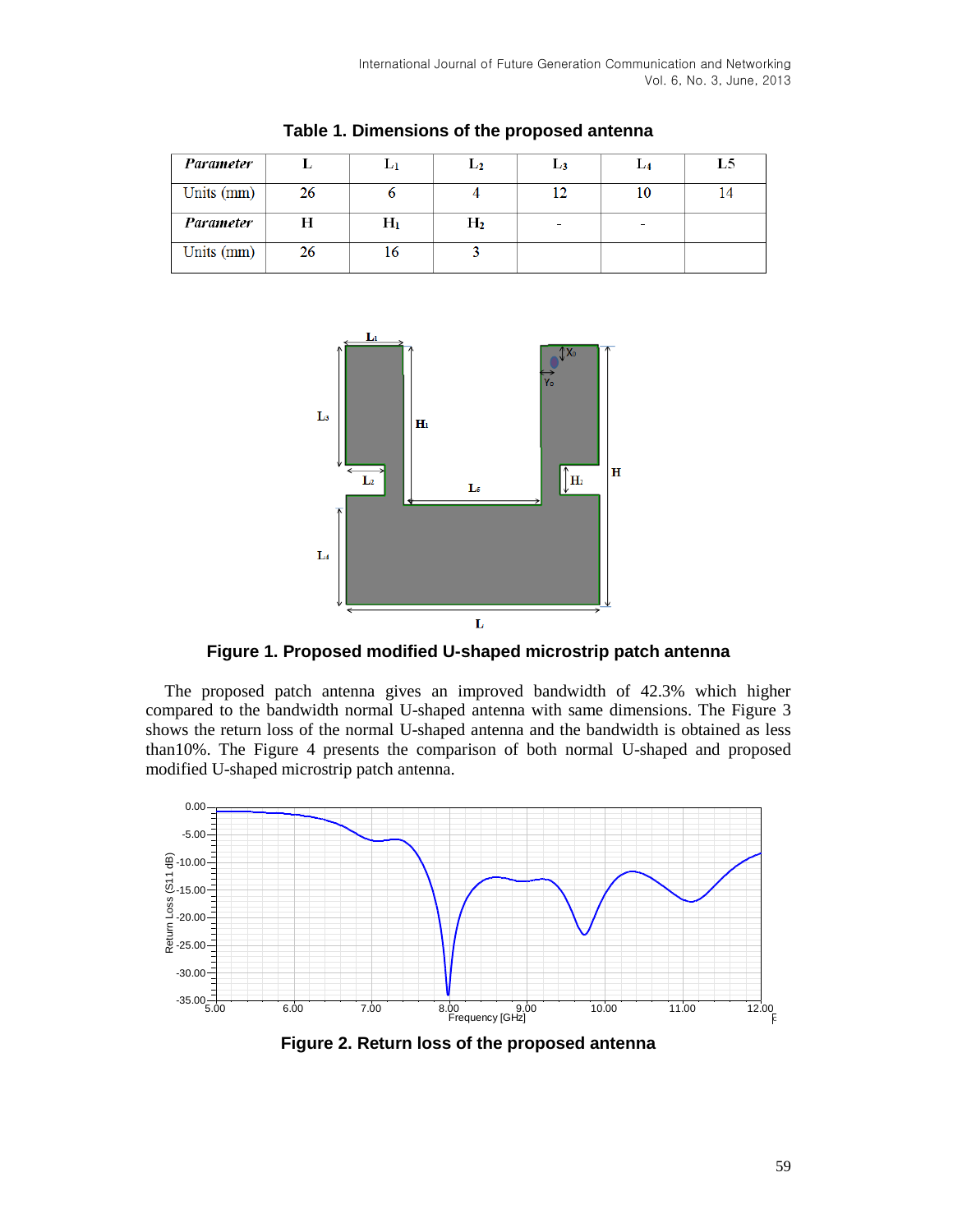International Journal of Future Generation Communication and Networking Vol. 6, No. 3, June, 2013



**Figure 3. Return loss of the normal U-shaped microstrip patch antenna**

The Figure 3 shows the return loss of the normal u-shaped antenna which has similar dimensions of the proposed U-shaped antenna. By making two rectangular slits on both sides of the U-shaped antenna we achieved the bandwidth of greater than 42% and a  $2\times2$  MIMO system is developed using the proposed antenna giving an excellent isolation of 40 dB between the two antenna elements.



**Figure 4. Comparison of return loss between normal U-shape and Modified Ushaped antenna**

There are two rectangular slits on each side of the patch as shown in Figure 1. The parametric analysis of slit dimensions is given below. The Figure 5(a) presents the simulated results of the proposed antenna with slot lengths  $L2= 2, 3, 4$  and 5 mm at H2=3 mm. The return loss is observed to be better at  $L2=4$  mm. Figure 3(b) shows the simulated results of the proposed antenna with slot widths H2= 1, 2, 3 and 4 mm at L2=4 mm. At H2=3 mm, the return loss is found to be better compared to other values. Hence, these particular values of L2 and H2 are chosen for the design of the antenna.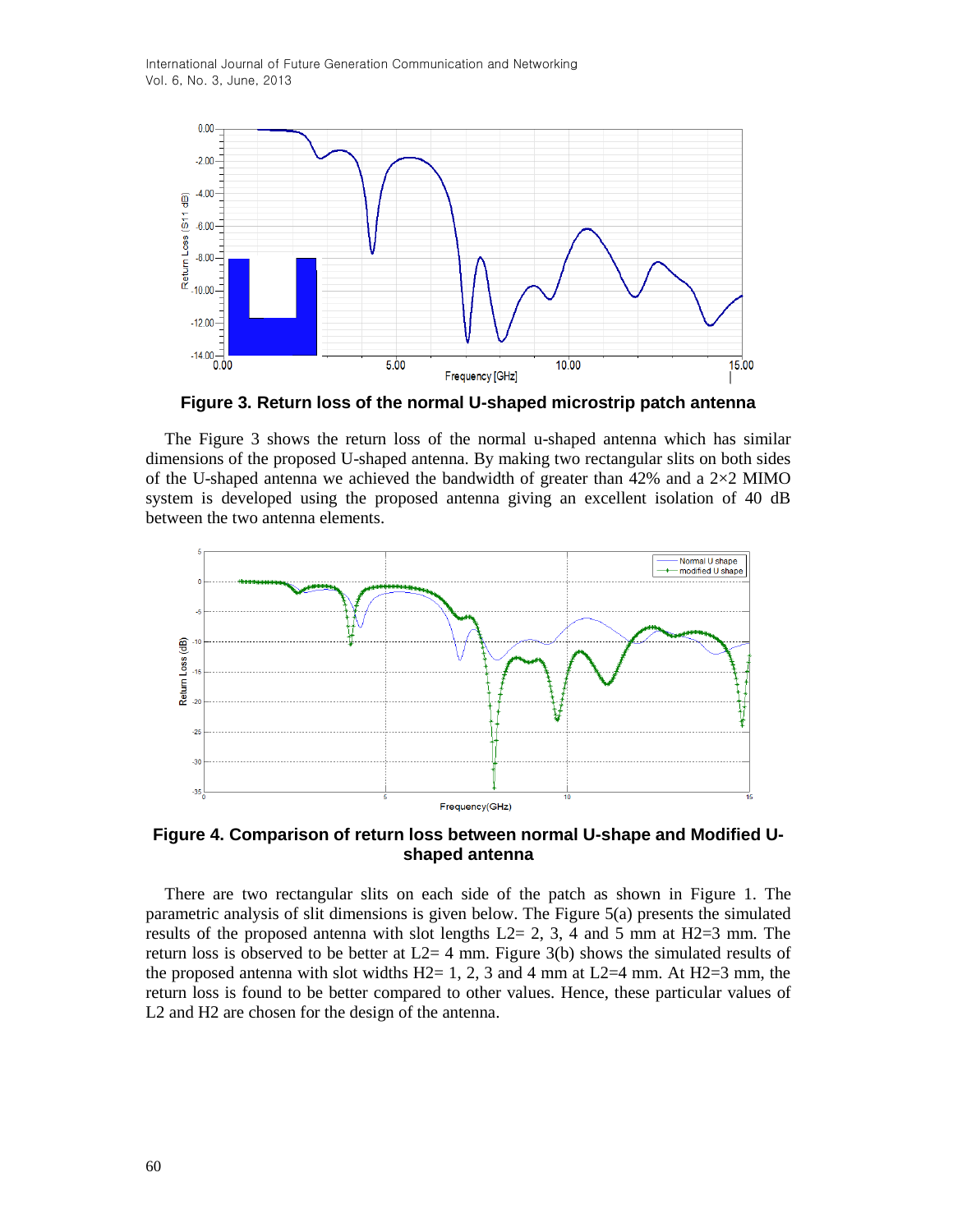

Frequency(GHz)

(b) Effect of  $H_2$  on Return loss at  $L_2=4$  mm.

#### **Figure 5. Effect of rectangular slits on Return loss**

## **3. Two Element MIMO Array Using the Proposed Antenna**

As mentioned earlier, the major problem faced by the designers in MIMO systems is mutual coupling, which arises mainly due to the electromagnetic interactions between the antennas in the array. This problem mainly occurs due to the small spacing between the antennas in the array. However, when multiple antennas are involved at closer spacing the design issues are more complicated compared to a SISO (Single Input Single Output) system. The mutual coupling depends on the distance between the elements in a MIMO system. If the distance between the antennas is more, the mutual coupling becomes less and vice versa. However, the distance between the antennas cannot be maintained too large as MIMO systems have their major applications in mobile terminals, laptops, and WLAN access points wireless communications [6], where size of the device can't be maintained too large. The reduction in mutual coupling can be achieved by properly choosing the shape of the antenna and without increasing the distance between the elements. The mutual coupling can be minimized by using diversity techniques, which is mentioned in [7] and [8].

In the present paper, a  $2\times2$  MIMO system is developed by using the proposed modified U-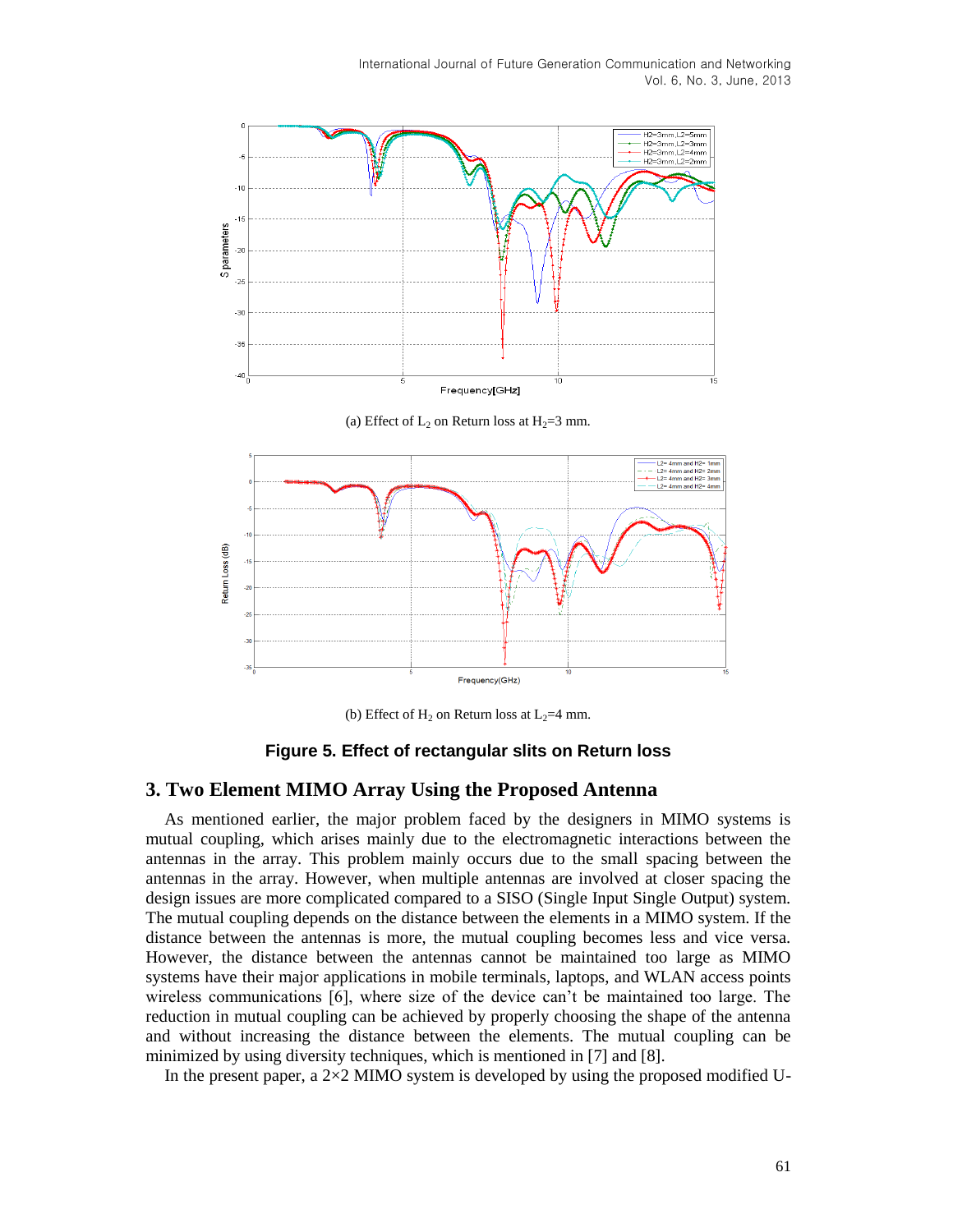shaped patch antenna as shown in Figure 6. For the proposed MIMO system, the separation between the elements is taken as 10 mm. For the proposed MIMO array, the dimensions are same as that of the single modified U- shaped patch antenna shown in Figure 1.



**Figure 6. A two element MIMO array using proposed U-shaped antenna**

The Figure 7 shows the simulated results of return loss and mutual coupling of two element MIMO array using proposed antenna in dB. The proposed antenna resonates at triband of 8 GHz, 9.73 GHz and 11.1 GHz frequencies for VSWR  $\leq$  1.4, with an improved impedance bandwidth of 42.3% (7.6 GHz to 11.7 GHz), covering a part of Ultra Wideband (UWB) frequencies. The two element MIMO array gives an excellent isolation of 40 dB, which is a very small for a separation of 10 mm between the two antennas. This isolation is achieved without using any additional decoupling elements and the developed antenna system meets well the requirements of wireless MIMO systems, where the antennas are to be separated at lower spacing.

| S.NO | Resonant frequency<br>(GHz) | Return Loss<br>(dB) | <i>VSWR</i> | <b>Isolation</b><br>(dB) |
|------|-----------------------------|---------------------|-------------|--------------------------|
|      |                             | $-34$               | 1.06        | 40                       |
| 2)   | 9.73                        | $-24$               | 1.14        | 23                       |
| 3    | 11.1                        | -16                 | 1.35        |                          |

**Table 2. Results obtained with the proposed antenna**



**Figure 7. S parameters of the proposed MIMO array**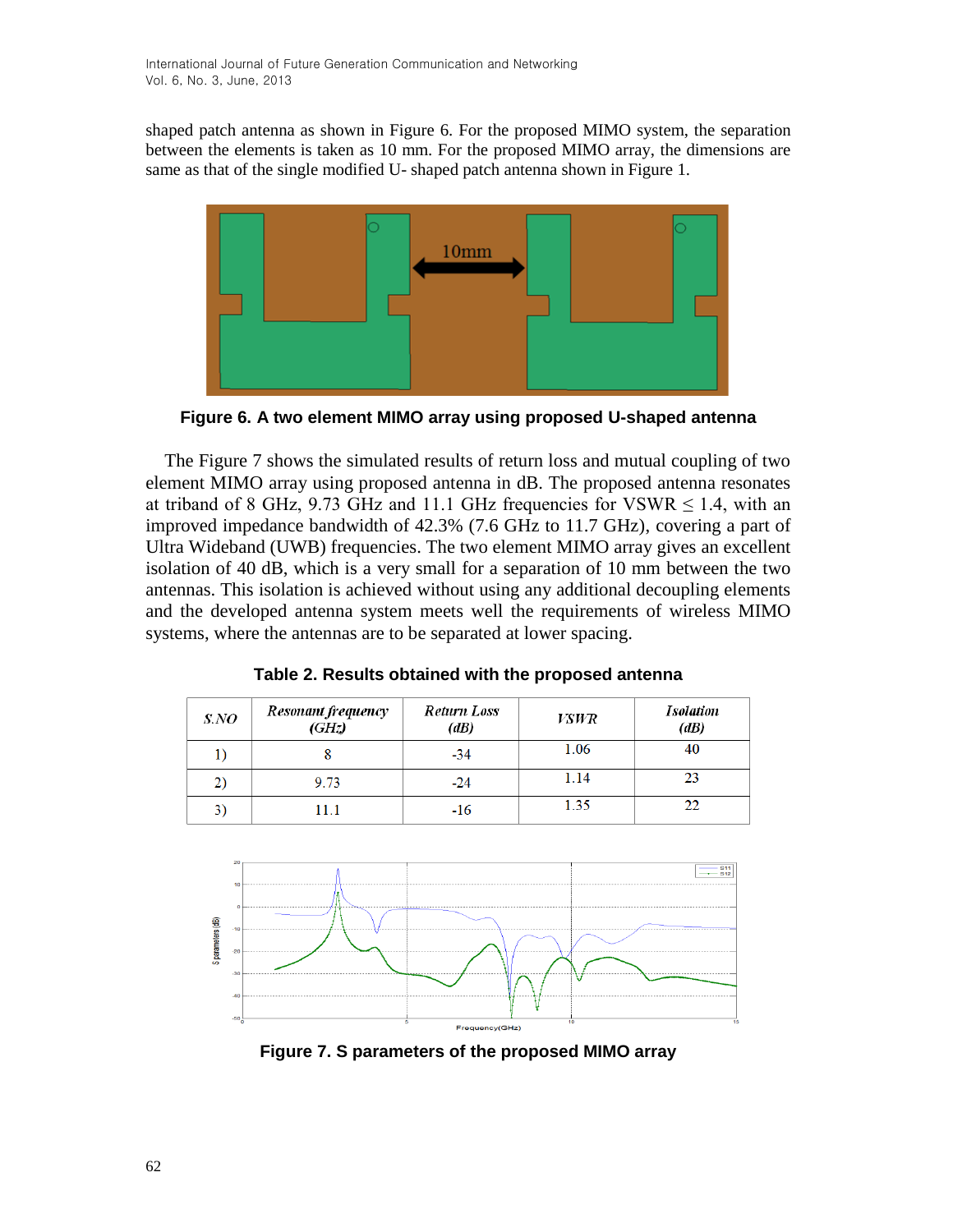The return loss of single antenna and their corresponding resonant frequencies, VSWR and isolation of  $2 \times 2$  MIMO system are given in Table 2. The Figure 8 shows the VSWR plot of the proposed antenna. The plot gives the desired values of VSWR at the resonant frequencies, which are less than 1.4. The VSWR value is observed as 1.06, 1.14 and 1.35 at the resonant 8 GHz, 9.73 GHz and 11.1 GHz respectively, indicating excellent matching conditions. The Figure 9 shows the obtained radiation Patterns of the proposed antenna at various resonant frequencies. From Figure 10, we can observe that the gain at the resonant frequencies is more than 7 dB, which is sufficient for many wireless applications.



**Figure 8. VSWR plot of the proposed Antenna**



**Figure 9. Radiation patterns of the proposed antenna**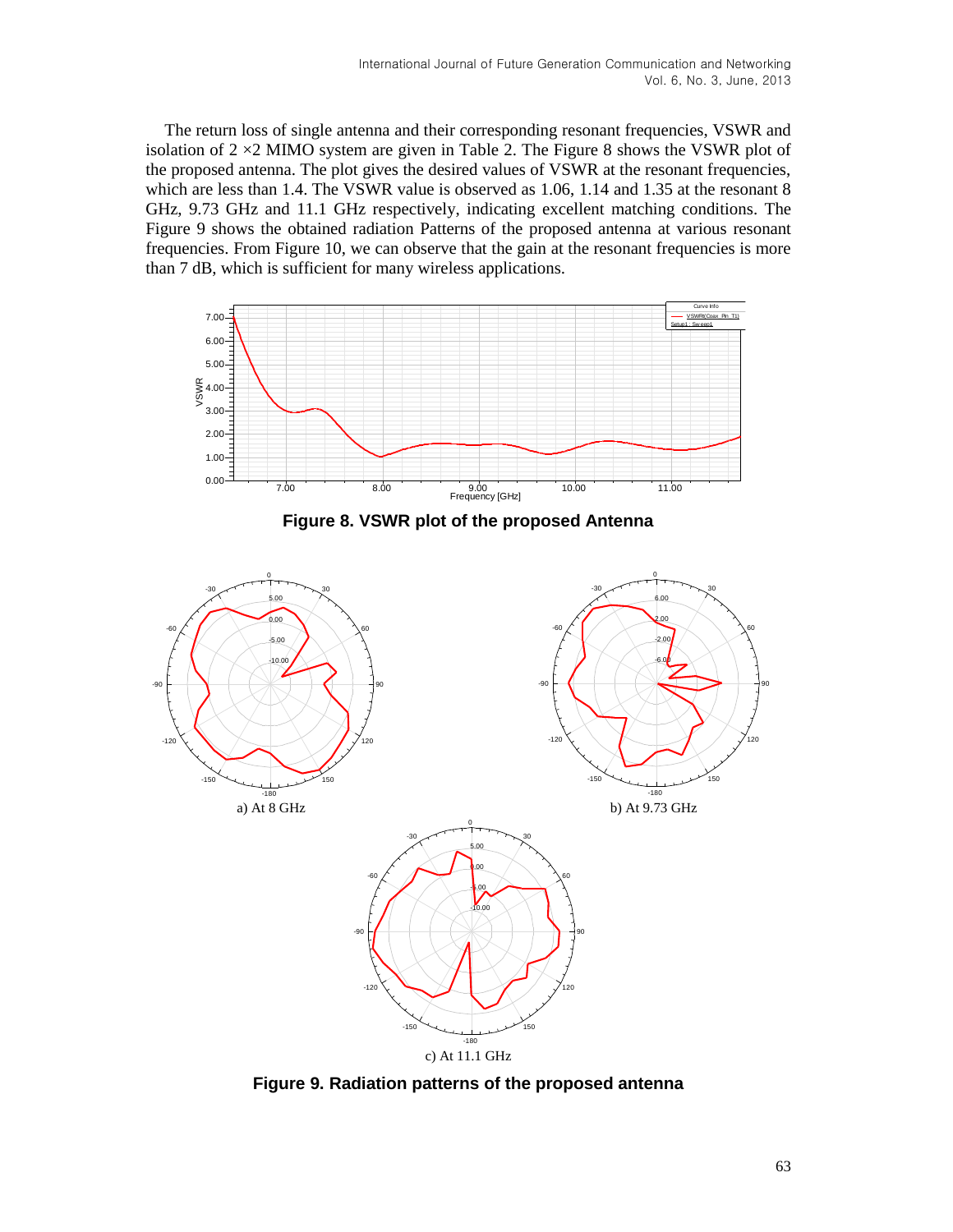International Journal of Future Generation Communication and Networking Vol. 6, No. 3, June, 2013



**Figure 10. Gain plot of the proposed antenna**

## **4. Conclusion**

In this paper, a modified U-shaped patch antenna is proposed and a two element MIMO array is developed using the proposed antenna. The proposed antenna resonates at a triband of frequencies 8 GHz, 9.73 GHz and 11.1 GHz with an improved impedance bandwidth of 42.3% and a reduced mutual coupling of –40 dB. The obtained results are well suited for all 4G MIMO applications. The proposed study can be extended by employing more number of antennas in MIMO system for improving the channel capacity of the MIMO systems.

## **References**

- [1] K. J. Babu, K. S. R. Krishna and L. P. Reddy, "A triband swastika shaped patch antenna with reduced mutual coupling for wireless MIMO systems", Journal of Electronics (China), **SPRINGER**, vol. 28, **(2011)** November, pp. 483-487.
- [2] M. M. Nikolic, A. R. Djordevic and A. Nehorai, "Microstrip antennas with suppressed radiation in horizontal directions and reduced coupling", IEEE Trans Antennas Propag., vol. 53, **(2005)**, pp. 3469–3476.
- [3] A. A. Abouda and S. G. H. Gagman, "Effect of mutual coupling capacity of MIMO wireless channels in high SNR scenario", Progress In Electromagnetics Research, PIER, vol. 65, **(2006)**, pp. 27–40.
- [4] F. Caminita, S. Costanzo, G. DiMassa, G. Guarnieri, S. Maci, G. Mauriello and I. Venneri, "Reduction ofpatch antenna coupling by using a compact EBGformed by shorted strips with interlocked branchstubs", IEEE Antennas and Wireless Propagation Letters, vol. 8, no. 1, **(2009)**, pp. 811-814.
- [5] F. Fan and Z. Yan, "Compact bandpass filter with spurious pass band suppression using defected ground structure", Microwave and optical Technology Letters, vol. 52, no. 1, **(2009)**, pp. 17-20.
- [6] M. A. Jensen and J. W. Wallace, "A review of antennas and propagation for MIMO wireless communications", IEEE Trans. Antennas Propagation., vol. 52, **(2004)** November, pp. 2810-2824.
- [7] K. J. Babu, K. S. R. Krishna, L. P. Reddy, "A Multi Slot Patch Antenna for 4G MIMO Communications", International Journal of Future Generation Communication and Networking, vol. 4, no. 2, **(2011)**.
- [8] A. A. S. Ali and S. Thiagarajah, "A Review on MIMO Antennas Employing Diversity Techniques", Proceedings of the International Conference on Electrical Engineering and InformaticsInstitut Teknologi Bandung, Indonesia, (2007), pp. 17-19.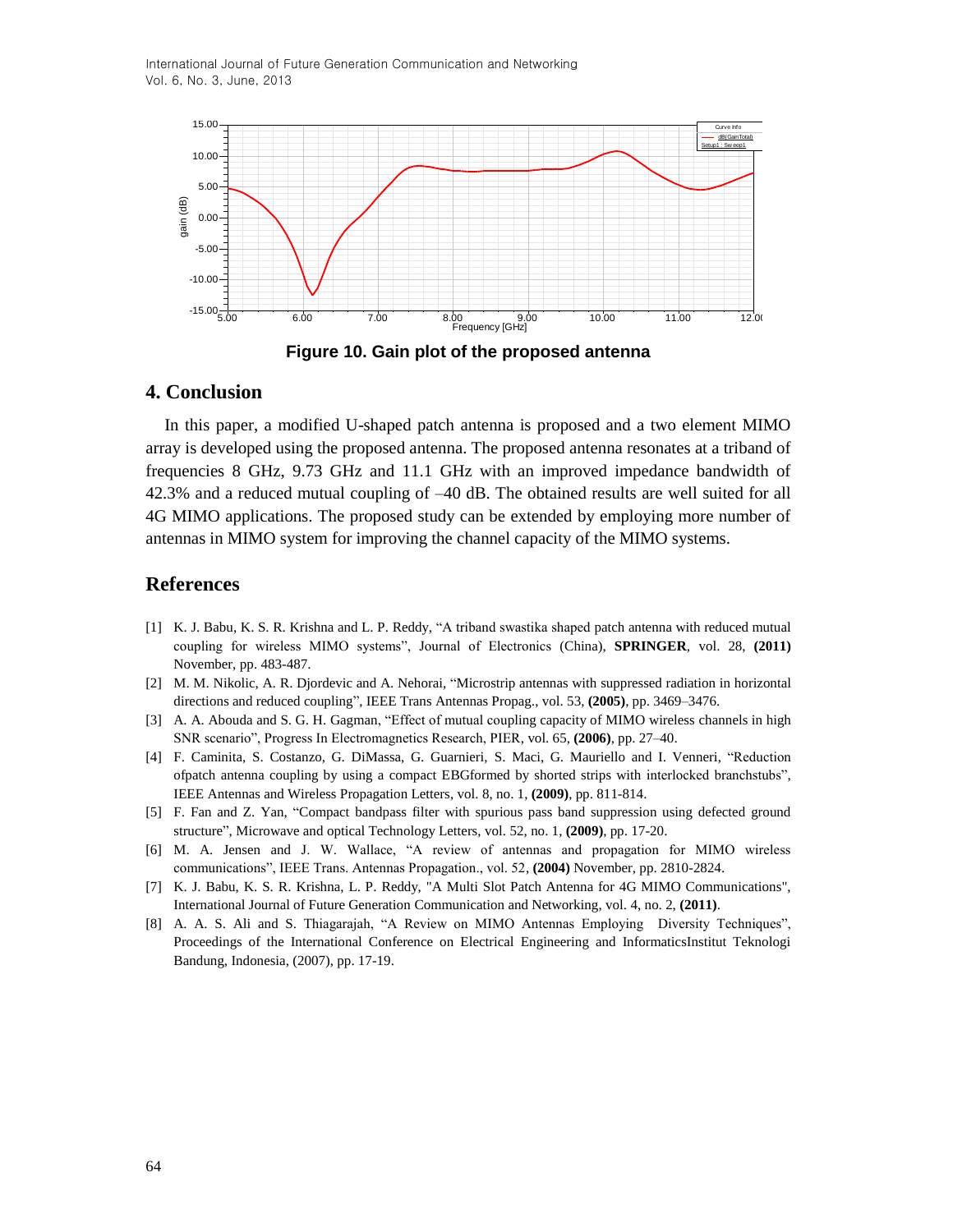# **Authors**



**K. Jagadeesh Babu** is working as Professor & HOD in E.C.E Dept., at St. Ann's College of Engineering & Technology, Chirala, India and he is presently working towards the Ph.D. in E.C.E Dept, JNTU, Hyderabad. His areas of interest include Microwaves, Neural Networks, MIMO Antennas, Wireless communications. He published 20 papers in reputed Journals like WILEY, SPRINGER, ELSEVIER, *etc..* He is a member of ISTE and IAENG.



**S. Gopichand** completed the B.Tech degree in Electronics and Communication Engineering in 2013 from the JNTU University, Kakinada. His areas of interest include Microwaves, MIMO Antennas, and Wireless communications. He is a member of ISTE.



**S. Uday Sai Kiran** completed the B.Tech degree in Electronics and Communication Engineering in the year 2013 from the JNTU University, Kakinada. His areas of interest include, Wireless communications and MIMO Antennas and Microstrip Antennas. He is a member of ISTE.